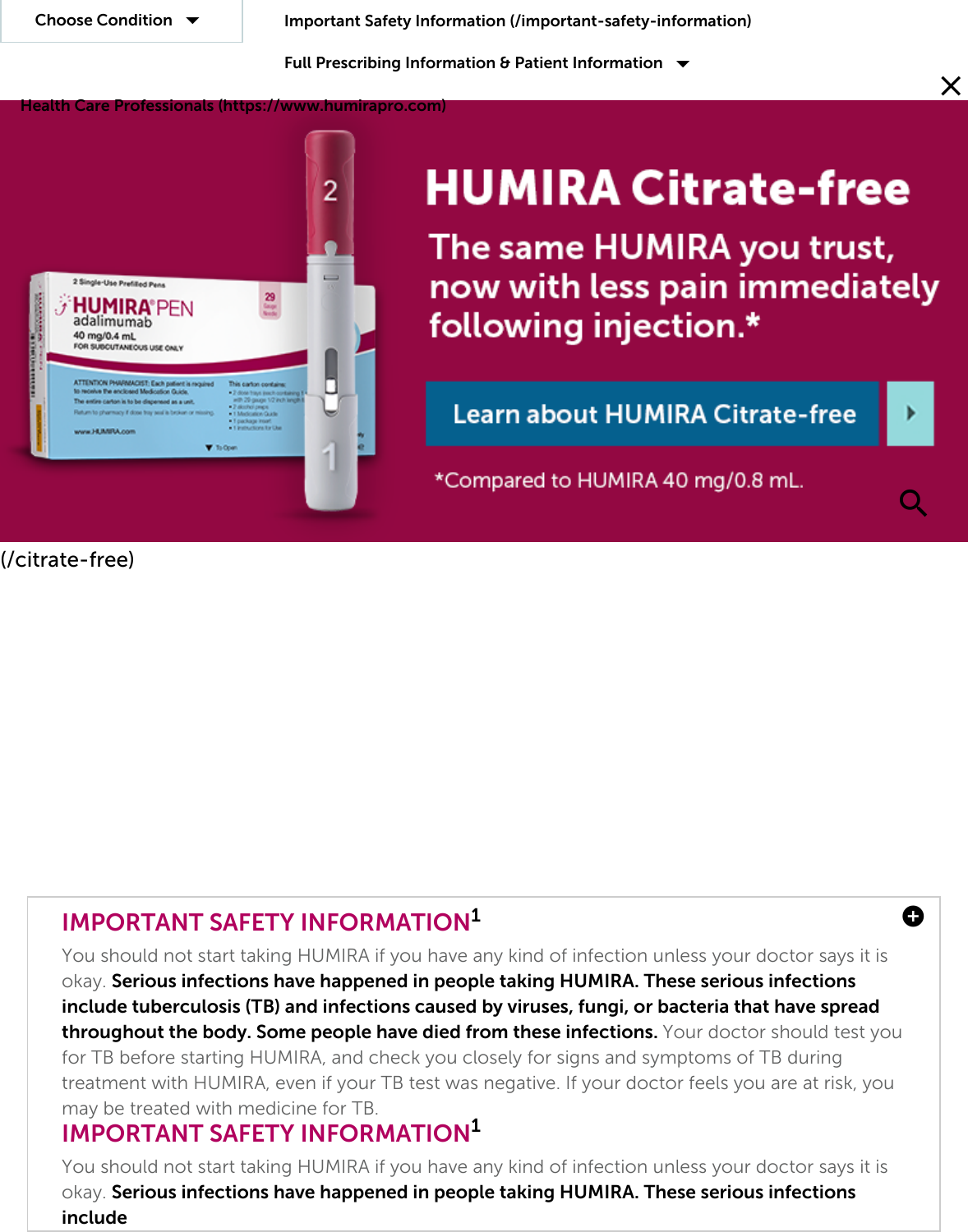

Personalized, one-on-one, dedicated resources to help you start and stay on track on HUMIRA.

Personalized Resources

(/humira-complete)

Monthly Savings on HUMIRA

[\(/humira-complete/cost-and-copay\)](https://www.humira.com/humira-complete)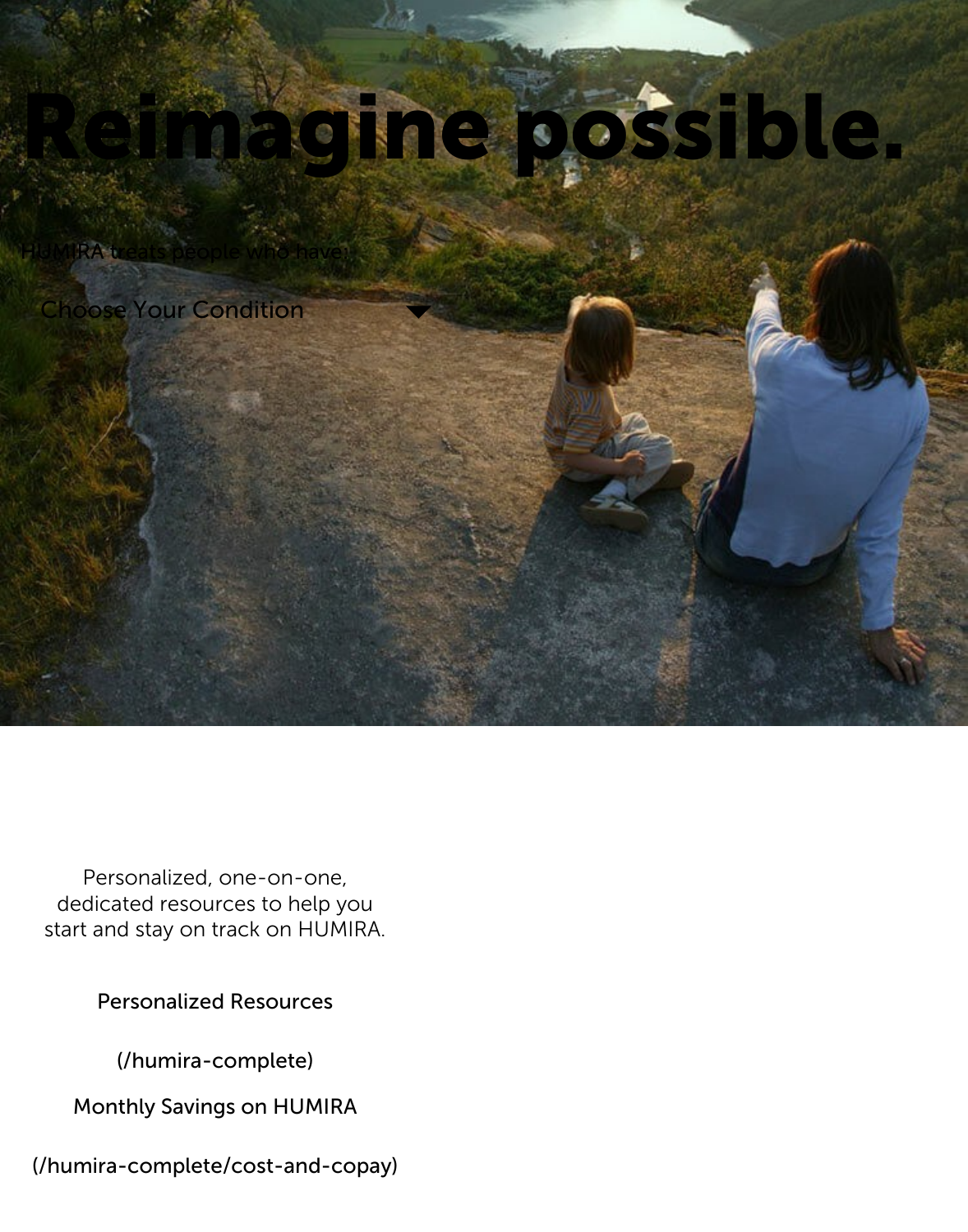## IMPORTANT SAFETY INFORMATION  $\mathsf{ABOUT}\ \mathsf{HUMIRA}^{\circledast}$  (adalimumab) $^{\mathsf{1}}$

#### What is the most important information I should know about HUMIRA?

You should discuss the potential benefits and risks of HUMIRA with your doctor. HUMIRA is a TNF blocker medicine that can lower the ability of your immune system to fight infections. You should not start taking HUMIRA if you have any kind of infection unless your doctor says it is okay.

- Serious infections have happened in people taking HUMIRA. These serious infections include tuberculosis (TB) and infections caused by viruses, fungi, or bacteria that have spread throughout the body. Some people have died from these infections. Your doctor should test you for TB before starting HUMIRA, and check you closely for signs and symptoms of TB during treatment with HUMIRA, even if your TB test was negative. If your doctor feels you are at risk, you may be treated with medicine for TB.
- Cancer. For children and adults taking TNF blockers, including HUMIRA, the chance of getting lymphoma or other cancers may increase. There have been cases of unusual cancers in children, teenagers, and young adults using TNF blockers. Some people have developed a rare type of cancer called hepatosplenic T-cell lymphoma. This type of cancer often results in death. If using TNF blockers including HUMIRA, your chance of getting two types of skin cancer (basal cell and squamous cell) may increase. These types are generally not life-threatening if treated; tell your doctor if you have a bump or open sore that doesn't heal.

#### What should I tell my doctor BEFORE starting HUMIRA?

Tell your doctor about all of your health conditions, including if you:

- Have an infection, are being treated for infection, or have symptoms of an infection
- Get a lot of infections or infections that keep coming back
- Have diabetes
- Have TB or have been in close contact with someone with TB, or were born in, lived in, or traveled where there is more risk for getting TB
- Live or have lived in an area (such as the Ohio and Mississippi River valleys) where there is an increased risk for getting certain kinds of fungal infections, such as histoplasmosis, coccidioidomycosis, or blastomycosis. These infections may happen or become more severe if you use HUMIRA. Ask your doctor if you are unsure if you have lived in these areas
- Have or have had hepatitis B
- Are scheduled for major surgery
- Have or have had cancer
- Have numbness or tingling or a nervous system disease such as multiple sclerosis or Guillain-Barré syndrome
- Have or had heart failure
- Have recently received or are scheduled to receive a vaccine. HUMIRA patients may  $\bullet$ receive vaccines, except for live vaccines. Children should be brought up to date on all vaccines before starting HUMIRA
- Are allergic to rubber, latex, or any HUMIRA ingredients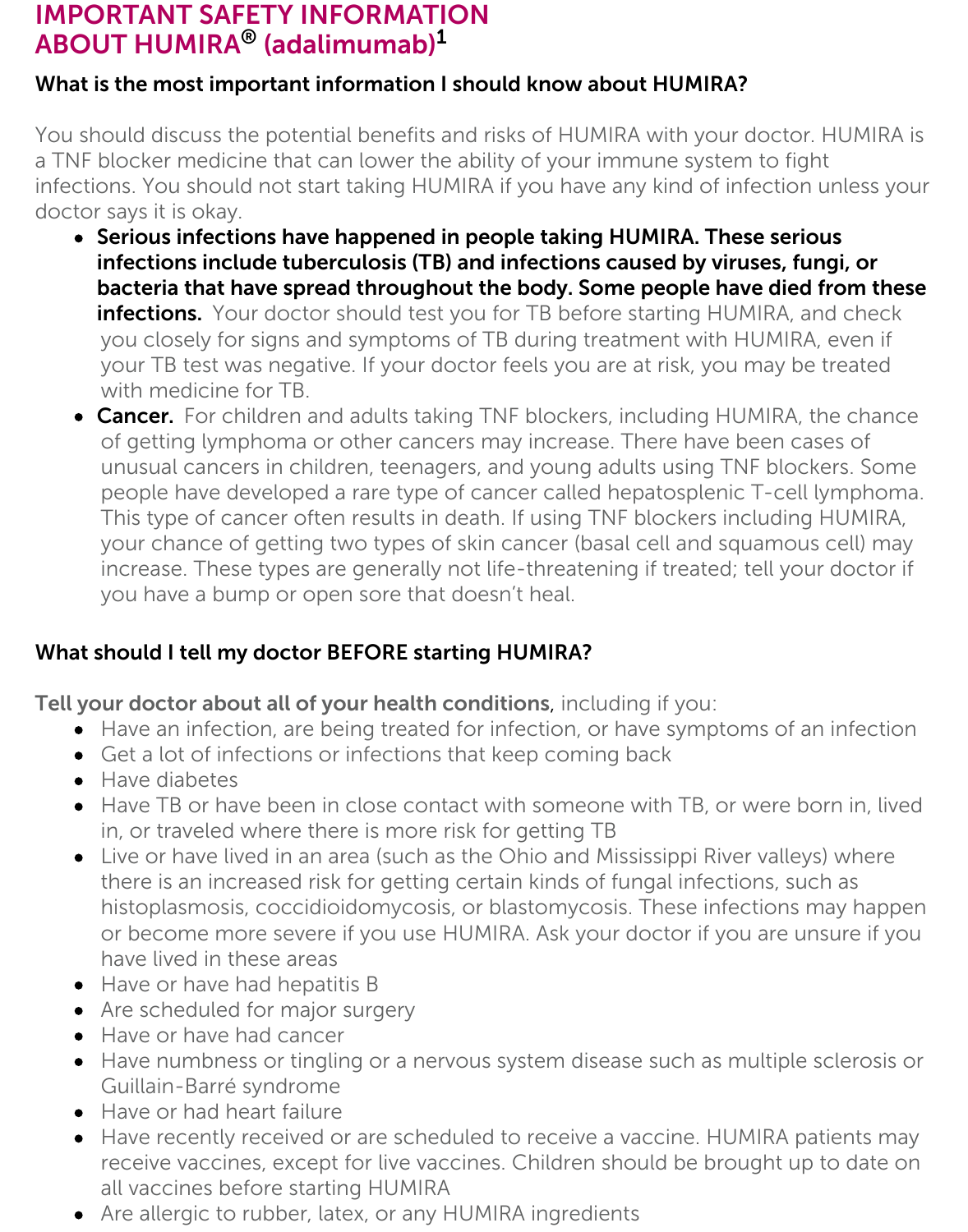- Are pregnant, planning to become pregnant, breastfeeding, or planning to breastfeed
- Have a baby and you were using HUMIRA during your pregnancy. Tell your baby's doctor before your baby receives any vaccines

Also tell your doctor about all the medicines you take. You should not take HUMIRA with ORENCIA<sup>®</sup> (abatacept), KINERET<sup>®</sup> (anakinra), REMICADE<sup>®</sup> (infliximab), ENBREL<sup>®</sup> (etanercept), CIMZIA<sup>®</sup> (certolizumab pegol), or SIMPONI<sup>®</sup> (golimumab). Tell your doctor if you have ever used RITUXAN® (rituximab), IMURAN® (azathioprine), or PURINETHOL<sup>®</sup> (mercaptopurine, 6-MP).

#### What should I watch for AFTER starting HUMIRA?

#### HUMIRA can cause serious side effects, including:

- **Serious infections.** These include TB and infections caused by viruses, fungi, or bacteria. Symptoms related to TB include a cough, low-grade fever, weight loss, or loss of body fat and muscle.
- **Hepatitis B infection in carriers of the virus.** Symptoms include muscle aches, feeling very tired, dark urine, skin or eyes that look yellow, little or no appetite, vomiting, clay-colored bowel movements, fever, chills, stomach discomfort, and skin rash.
- Allergic reactions. Symptoms of a serious allergic reaction include hives, trouble breathing, and swelling of your face, eyes, lips, or mouth.
- Nervous system problems. Signs and symptoms include numbness or tingling,  $\bullet$ problems with your vision, weakness in your arms or legs, and dizziness.
- Blood problems (decreased blood cells that help fight infections or stop bleeding). Symptoms include a fever that does not go away, bruising or bleeding very easily, or looking very pale.
- Heart failure (new or worsening). Symptoms include shortness of breath, swelling of your ankles or feet, and sudden weight gain.
- **Immune reactions including a lupus-like syndrome.** Symptoms include chest discomfort or pain that does not go away, shortness of breath, joint pain, or rash on your cheeks or arms that gets worse in the sun.
- Liver problems. Symptoms include feeling very tired, skin or eyes that look yellow, poor appetite or vomiting, and pain on the right side of your stomach (abdomen). These problems can lead to liver failure and death.
- **Psoriasis** (new or worsening). Symptoms include red scaly patches or raised bumps that are filled with pus.

#### Call your doctor or get medical care right away if you develop any of the above symptoms.

Common side effects of HUMIRA include injection site reactions (pain, redness, rash, swelling, itching, or bruising), upper respiratory infections (sinus infections), headaches, rash, and nausea. These are not all of the possible side effects with HUMIRA. Tell your doctor if you have any side effect that bothers you or that does not go away.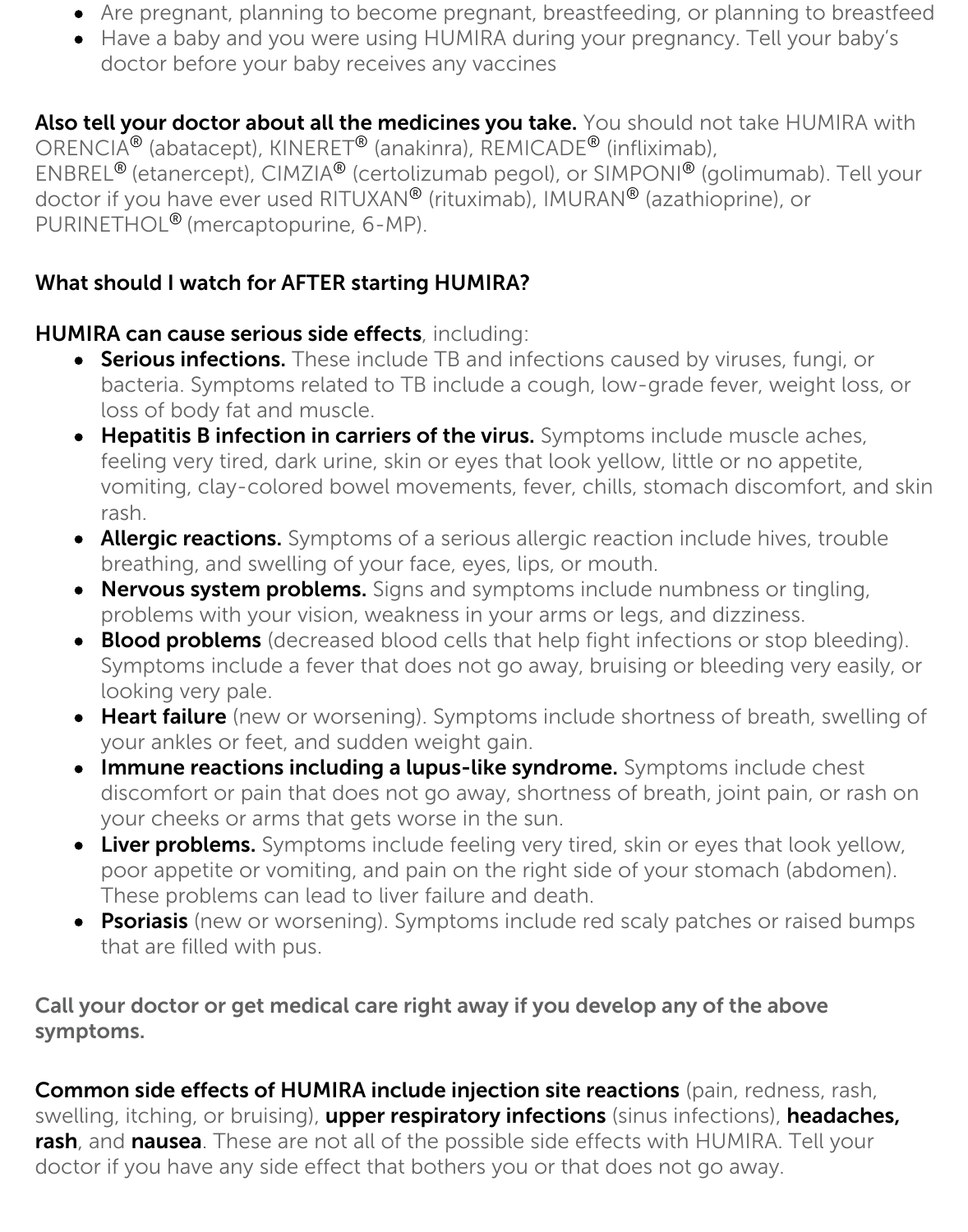#### Remember, tell your doctor right away if you have an infection or symptoms of an infection, including:

- Fever, sweats, or chills
- Muscle aches
- Cough
- Shortness of breath
- Blood in phlegm
- Weight loss
- Warm, red, or painful skin or sores on your body
- Diarrhea or stomach pain
- Burning when you urinate
- Urinating more often than normal
- Feeling very tired

HUMIRA is given by injection under the skin.

This is the most important information to know about HUMIRA. For more information, talk to your health care provider.

#### Uses

HUMIRA is a prescription medicine used:

- To reduce the signs and symptoms of:
	- o Moderate to severe rheumatoid arthritis (RA) in adults. HUMIRA can be used alone, with methotrexate, or with certain other medicines. HUMIRA may prevent further damage to your bones and joints and may help your ability to perform daily activities.
	- o Moderate to severe polyarticular juvenile idiopathic arthritis (JIA) in children 2 years of age and older. HUMIRA can be used alone, with methotrexate, or with certain other medicines.
	- o Psoriatic arthritis (PsA) in adults. HUMIRA can be used alone or with certain other medicines. HUMIRA may prevent further damage to your bones and joints and may help your ability to perform daily activities.
	- o **Ankylosing spondylitis (AS)** in adults.
	- **Moderate to severe Crohn's disease (CD)** and to achieve and maintain clinical remission in adults who have not responded well to certain other medications. HUMIRA is also used to reduce signs and symptoms and to achieve clinical remission in these adults who have lost response to or are unable to tolerate infliximab.
	- **Moderate to severe Crohn's disease (CD)** and to achieve and maintain clinical remission in children 6 years of age and older when certain other treatments have not worked well enough.
	- Moderate to severe hidradenitis suppurativa (HS) in people 12 years and older.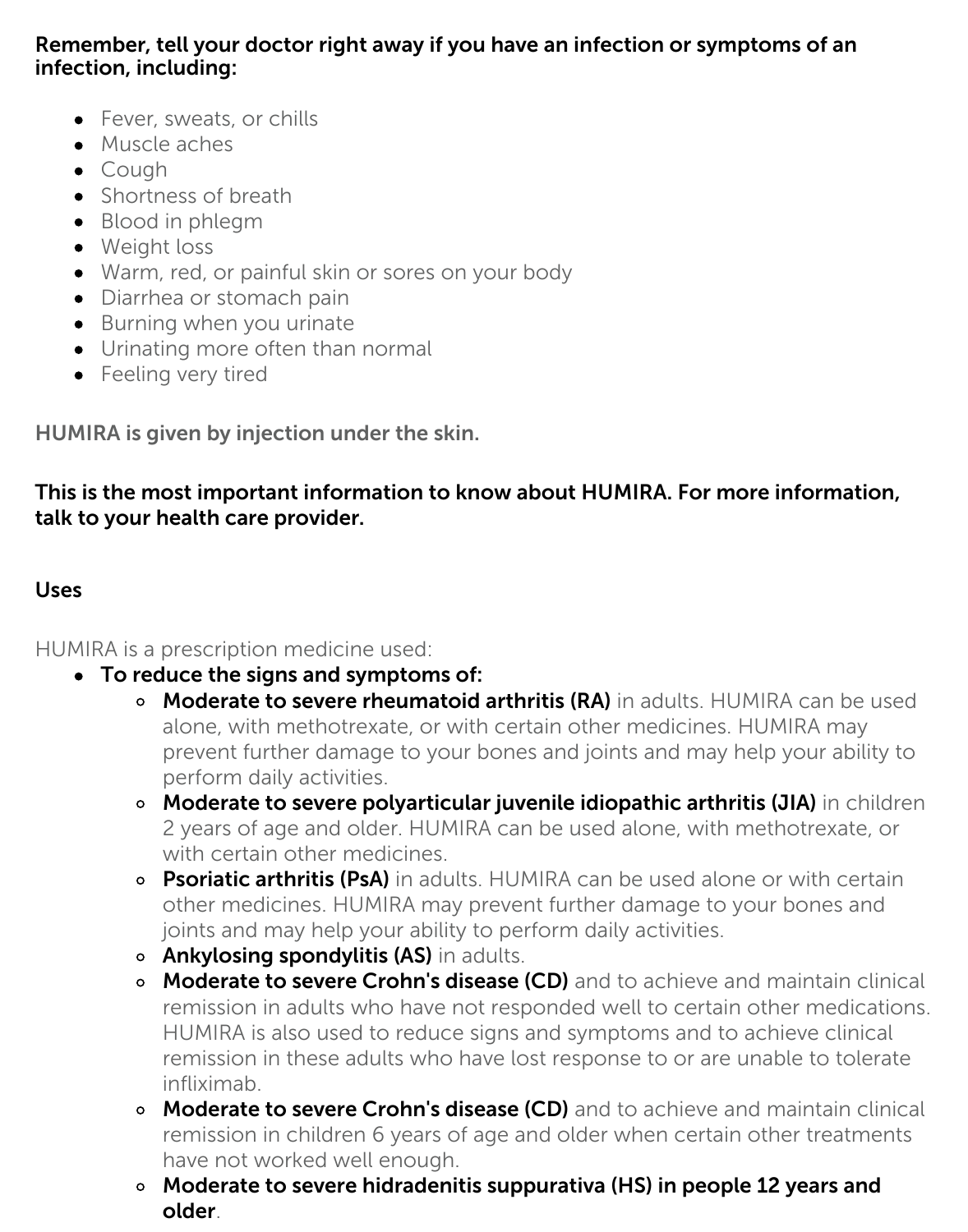- decide if other systemic therapies are less appropriate.
- To treat non-infectious intermediate (middle part of the eye), posterior (back eye), and panuveitis (all parts of the eye) (UV) in adults and children 2 years and older.

US-HUM-181696

#### Please see the Full Prescribing Information (http://www.rxabbvie.com/pdf/humira.pdf), including the Medication ( (http://www.rxabbvie.com/pdf/humira\_medguide.pdf), for HUMIRA.

You are encouraged to report negative side effects of prescription drug FDA. Visit www.fda.gov/medwatch [\(https://www.fda.gov/Safety/MedWatch/de](http://www.rxabbvie.com/pdf/humira.pdf)fault.htm) or call 1-800-FD

#### [If you cannot afford your medication, contact:](http://www.rxabbvie.com/pdf/humira_medguide.pdf) www.pparx.org (https://www.pparx.org/) for assistance.

[Legal Notices/Privacy Policy. Copyright 2013, AbbVie Inc., No](https://www.fda.gov/Safety/MedWatch/default.htm)rth Chicago, Illino (https://www.abbvie.com/privacy.html) If you have any questions about AbbVie' HUMIRA.com website that have not been answered click here (https://www.abbvie.com/contact-webapp/contact.html). This website and the [information contained herein is intended for use by US residents only, is](https://www.pparx.org/) provided informational purposes only and is not intended to replace a discussion with a he provider. All decisions regarding patient care must be made with a healthcare pro [consider the unique characteristics of each patient.](https://www.abbvie.com/privacy.html)

[Reference: 1. HUMIRA Injection \[package insert\]. North Chica](https://www.abbvie.com/contact-webapp/contact.html)go, IL: AbbVie Inc.

US-HUM-181266

### Conditions HUMIRA Treats

Moderate to Severe Rheumatoid Arthritis (/rheumatoid-arthritis)